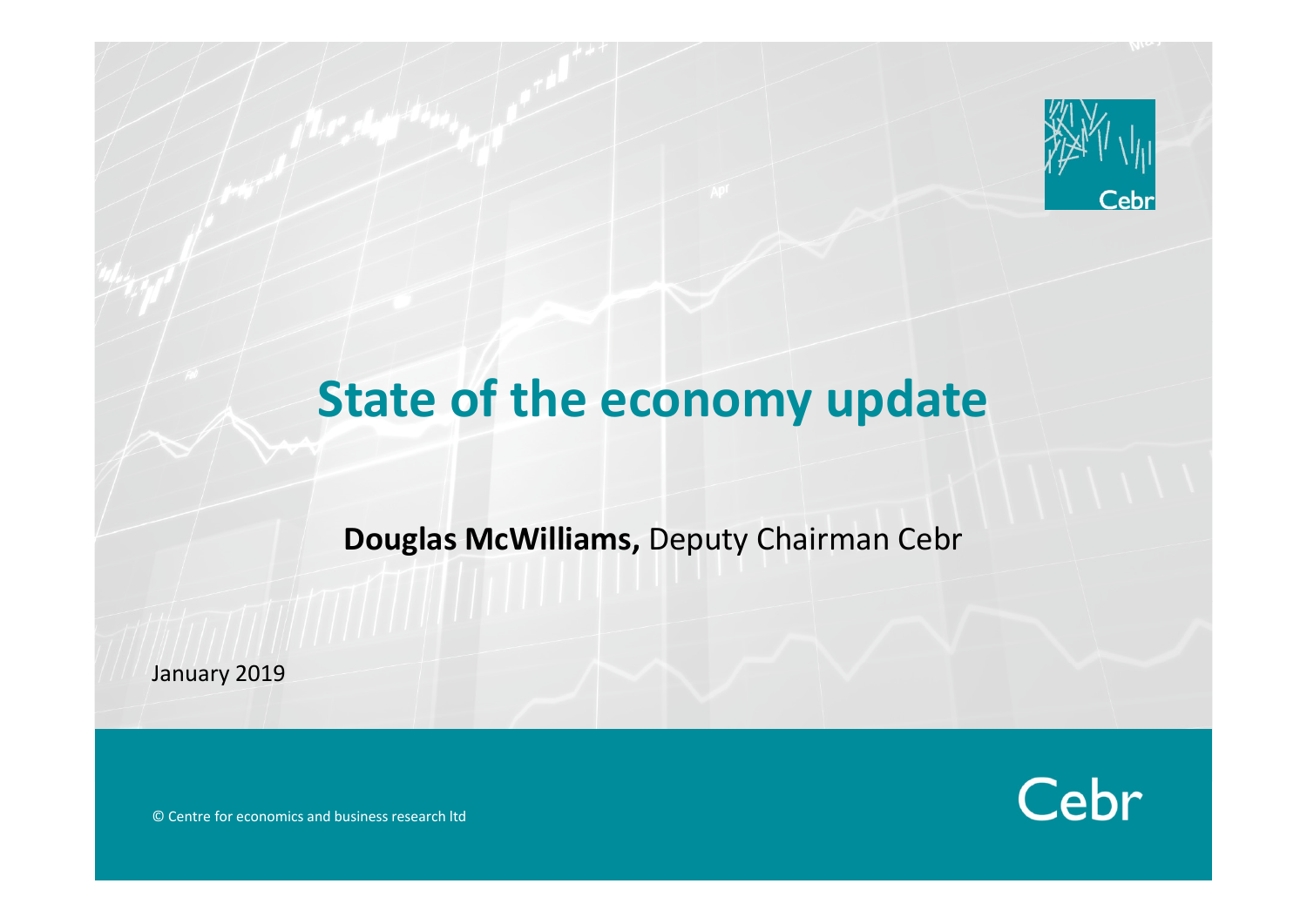### **Objectives**

- $\bullet$ • Provide an update on the global economic outlook
- $\bullet$ • Present forecasts for the UK economy
- $\bullet$ Q&A

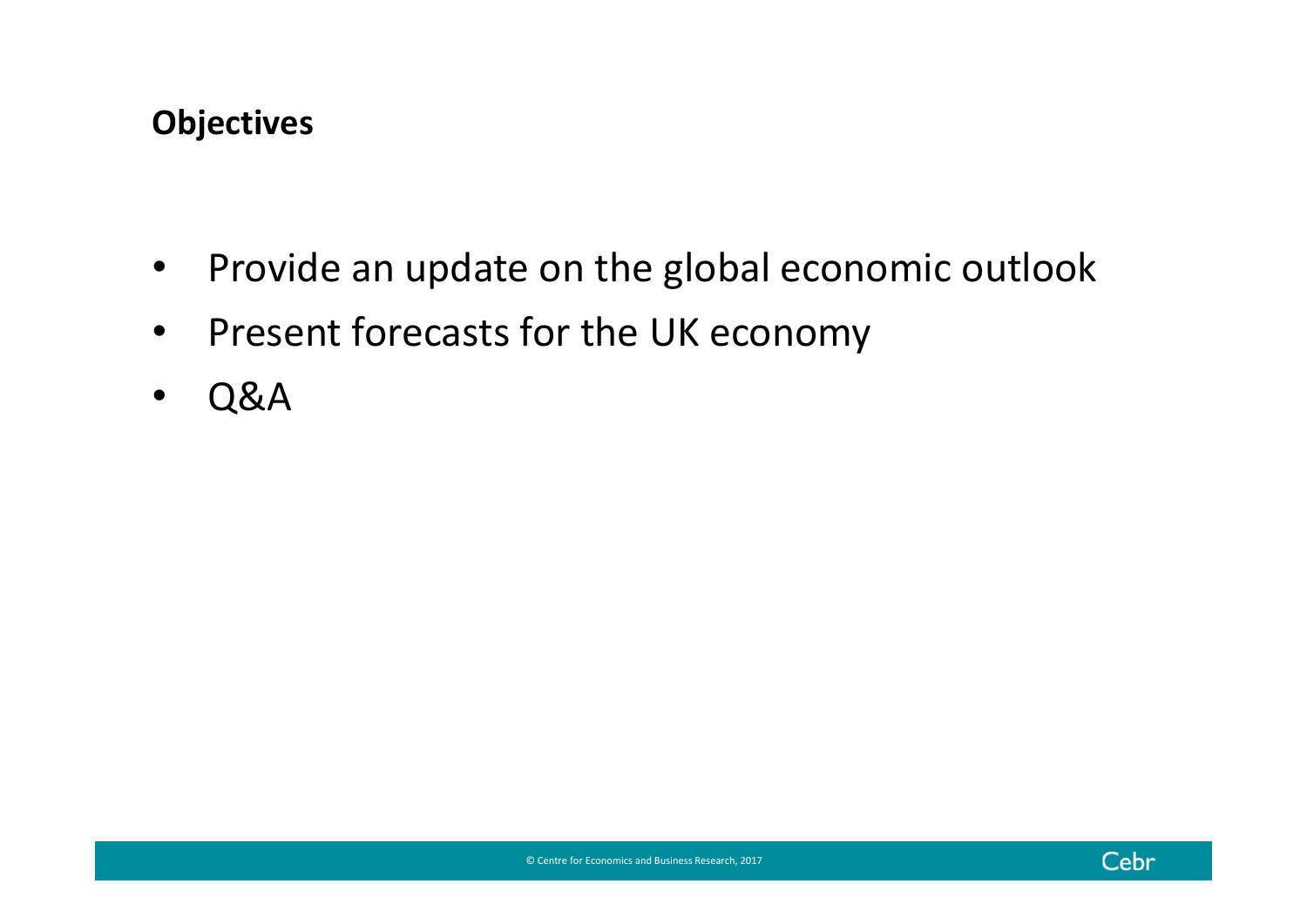**Global OutlookUK Outlook Impact of Brexit Inequality and politics Implications**



**© Centre for Economics and Business Research ltd**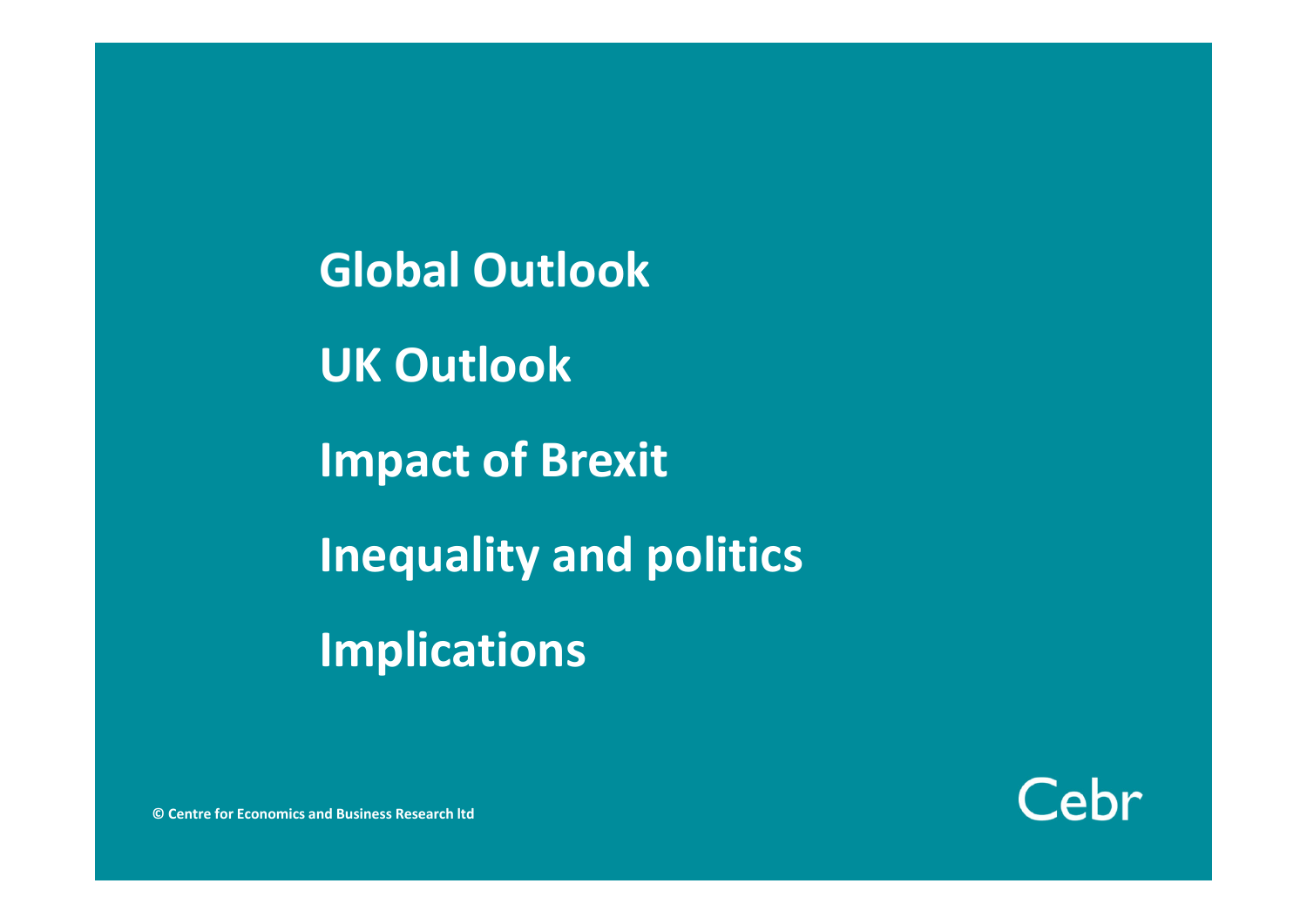# **World trade growth has slowed down**



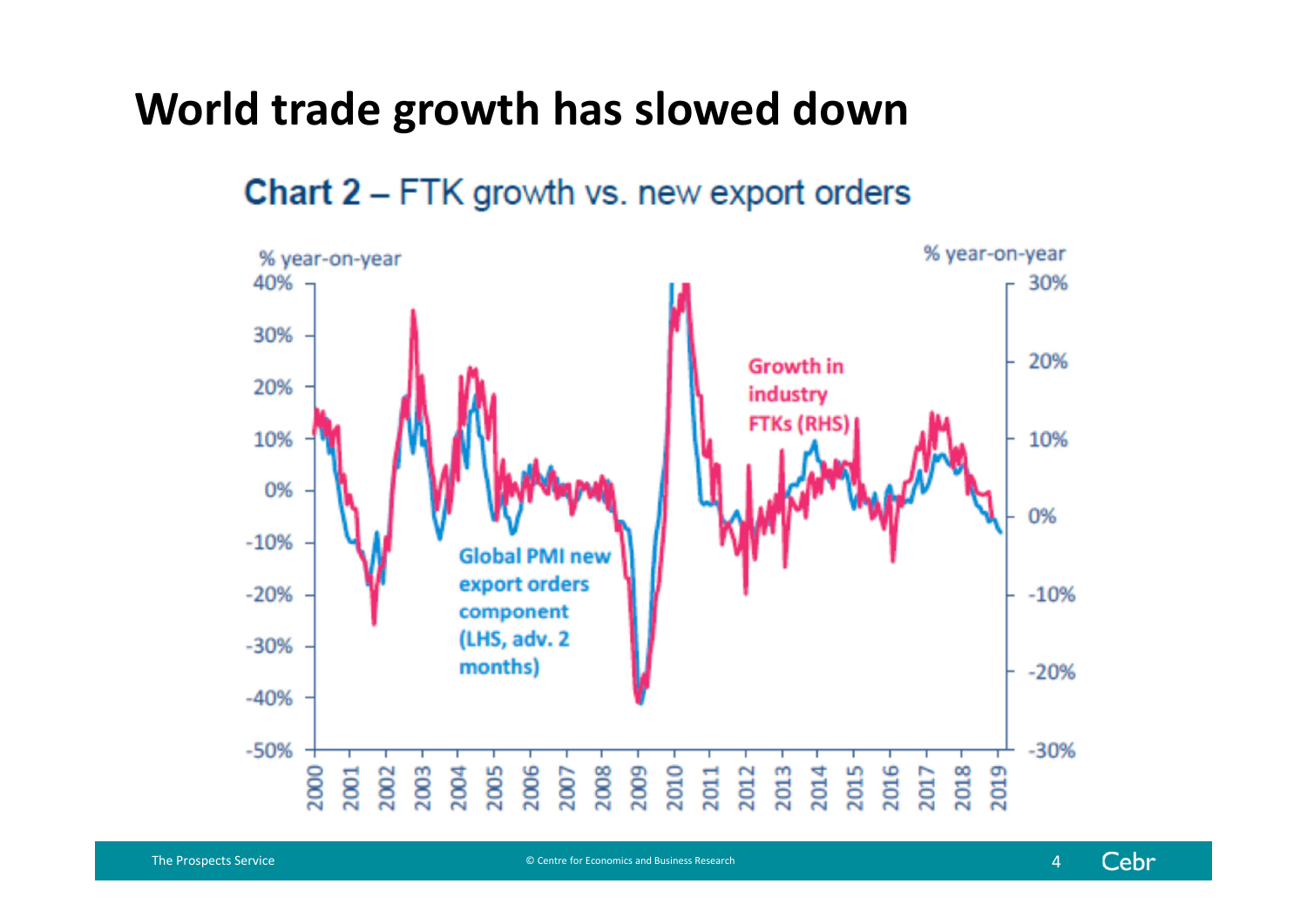## **Central forecast sees world growth gradually slowing, but possibility of recession looms**

#### World GDP growth



© Centre for Economics and Business Research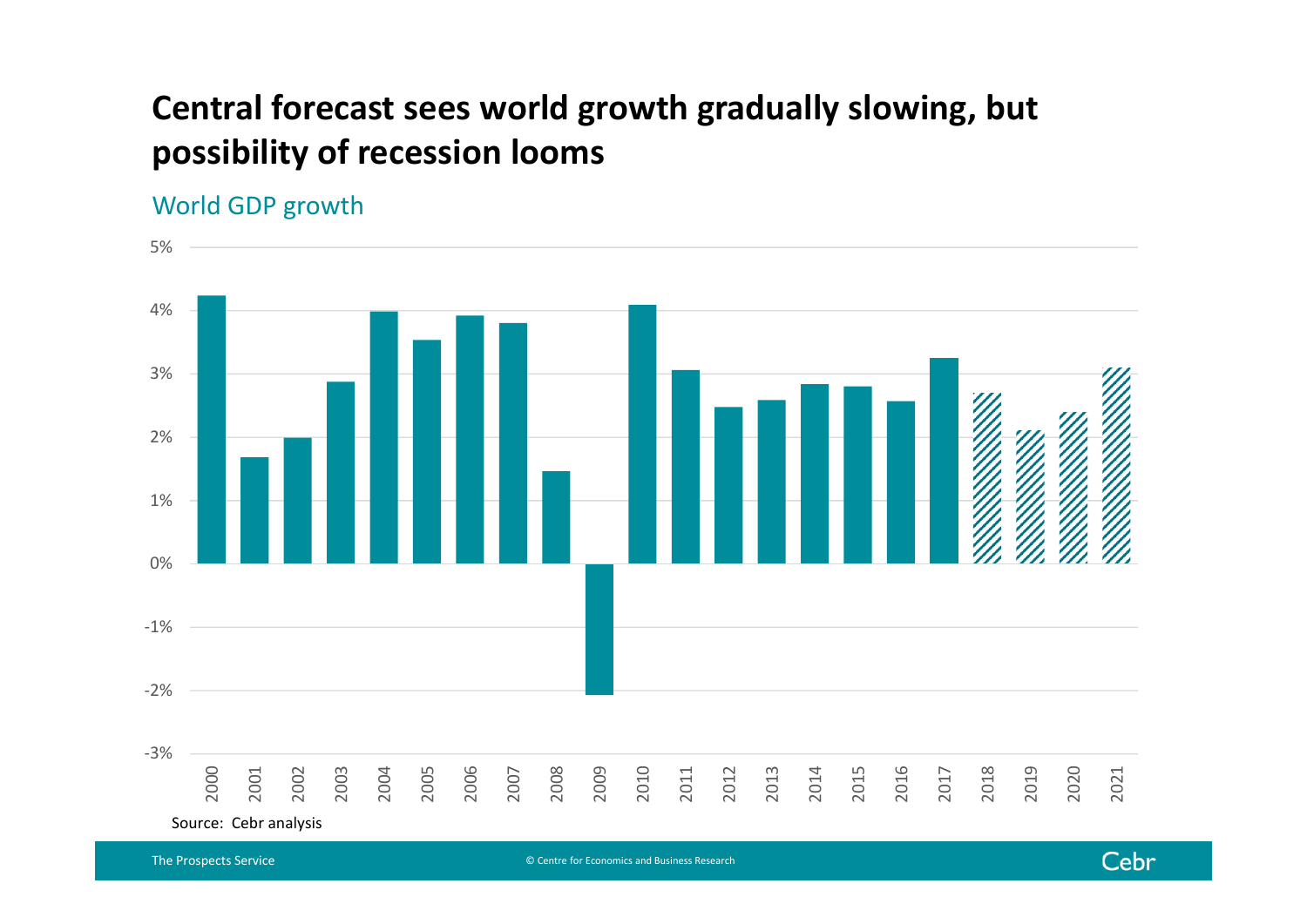#### **But this will provoke both fiscal and monetary policy action…..**



**Combined OECD Fiscal Surplus as % GDP**

© Centre for Economics and Business Research, 2019

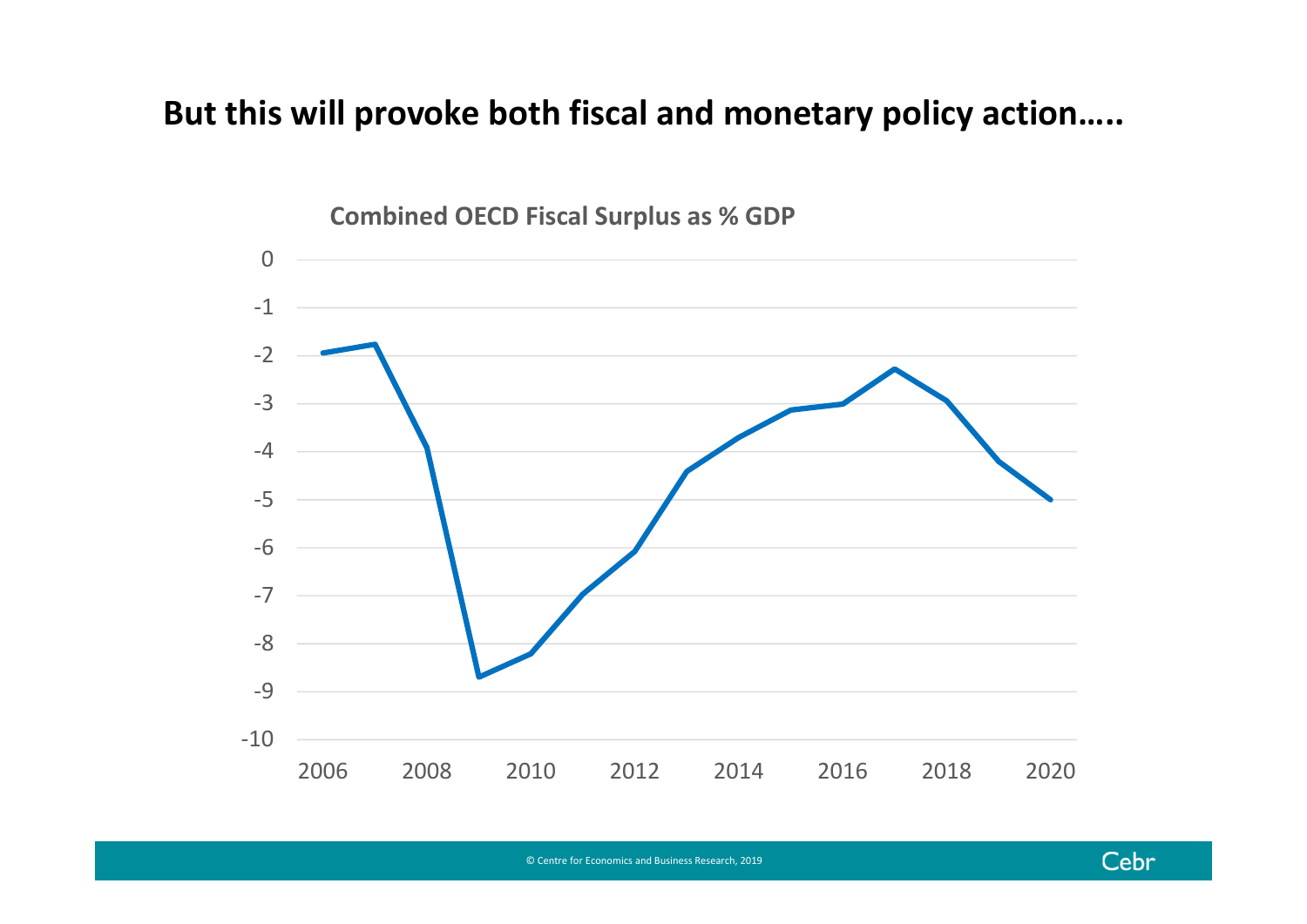# **Meanwhile the slowdown will lead to cheaper commodity prices which will be counter inflationary**

**World non energy commodity prices IMF Index**



IMF Index 2005 <sup>=</sup> 100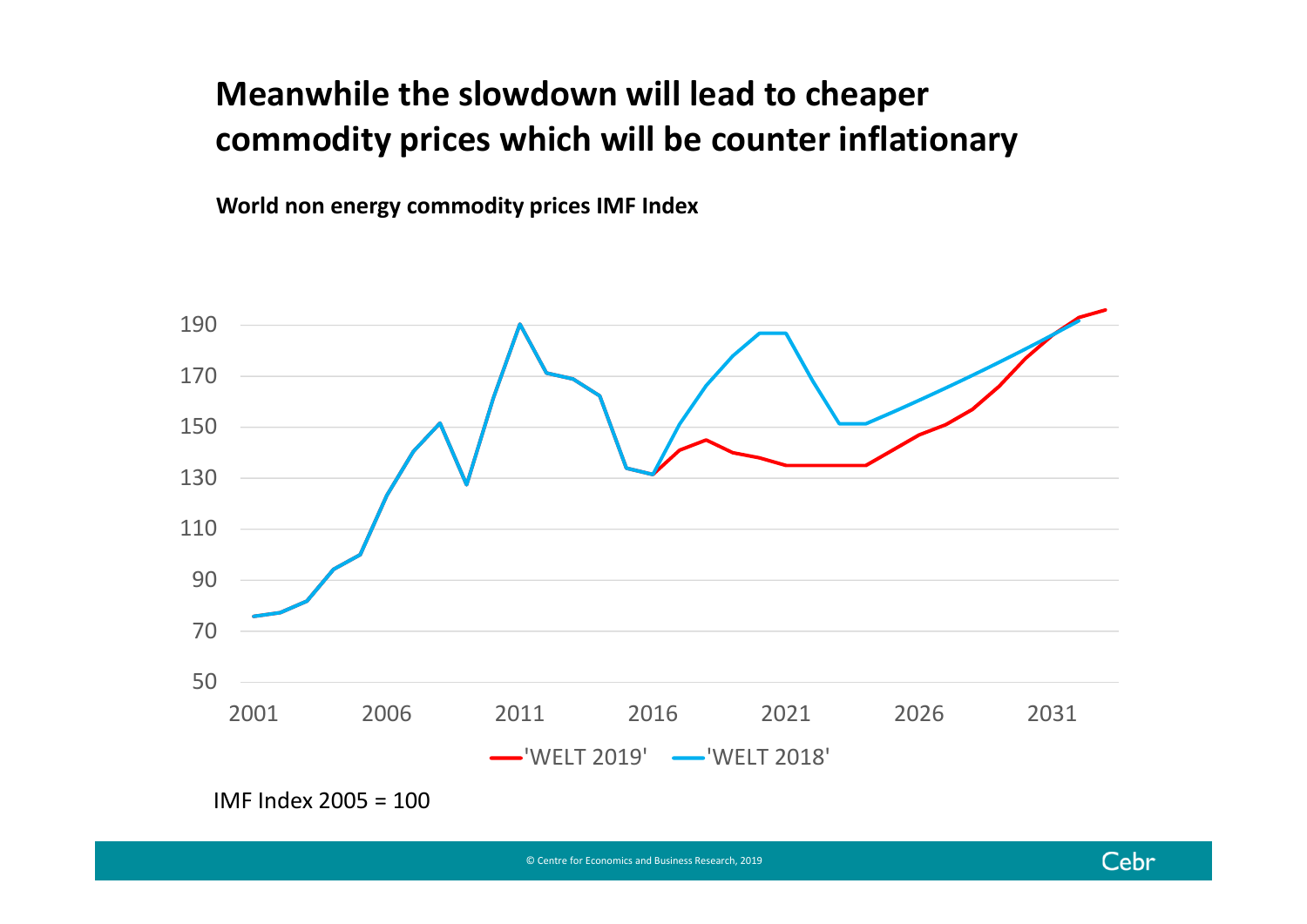## **And should hold down oil prices….**



© Centre for Economics and Business Research, 2019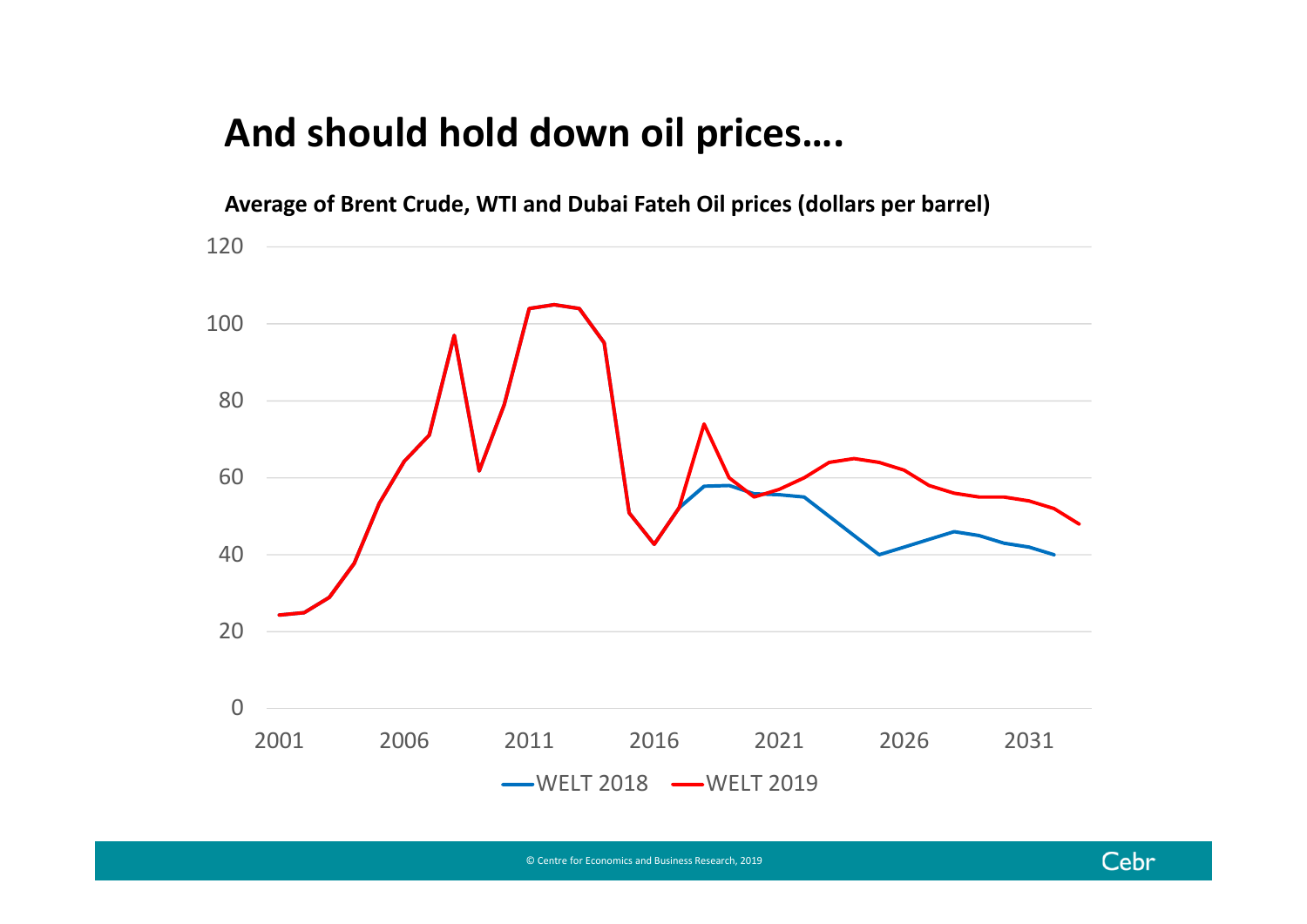# **UK consumer confidence has weakened significantly….**

#### YouGov/Cebr Consumer Confidence Index

Axis value is 100. A score of <100 represents a negative score; a score of 100 represents a neutral score; a score of >100 represents a positive score

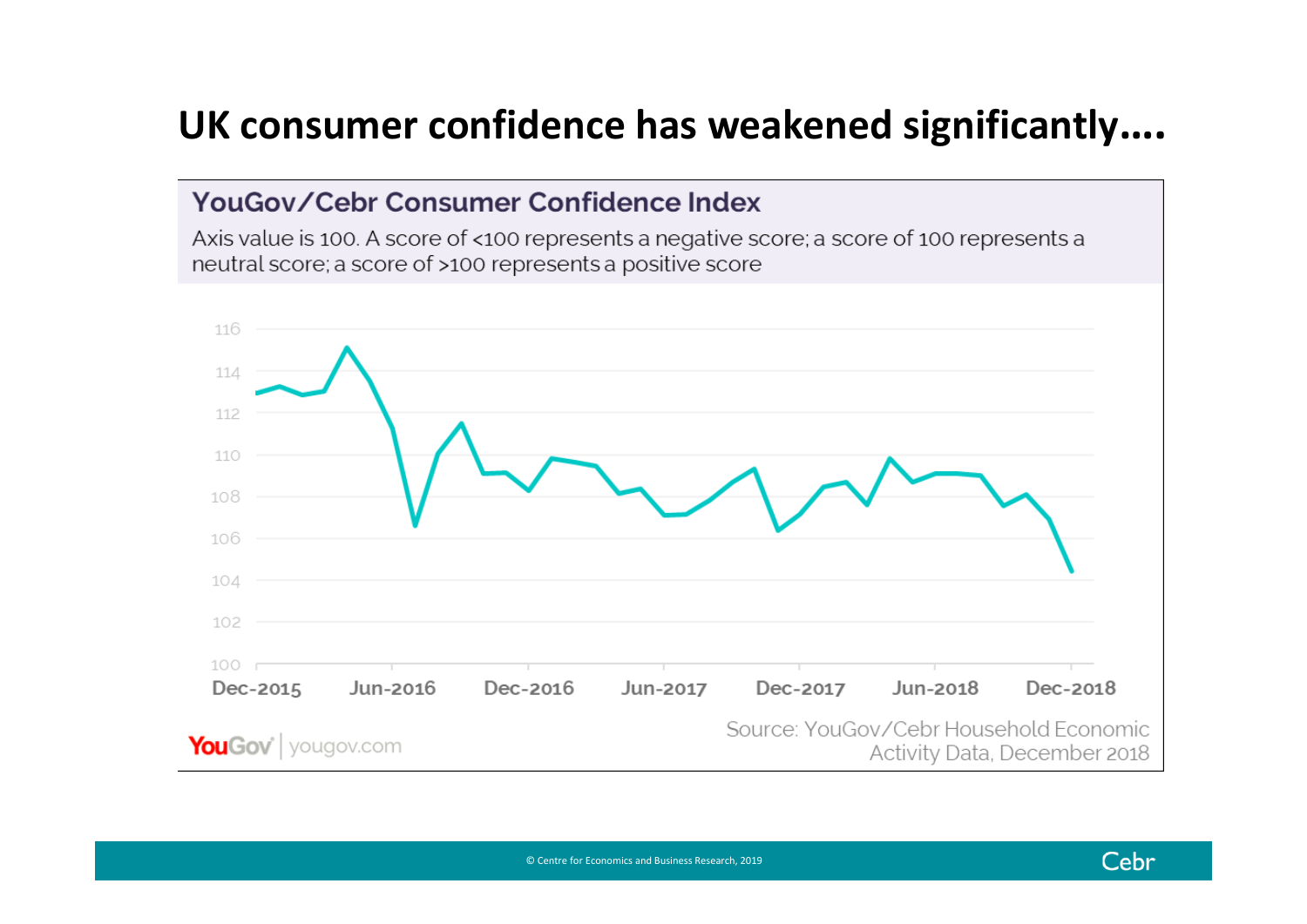# **Brexit has already started to distort the inventory cycle and will affect GDP**



Cebr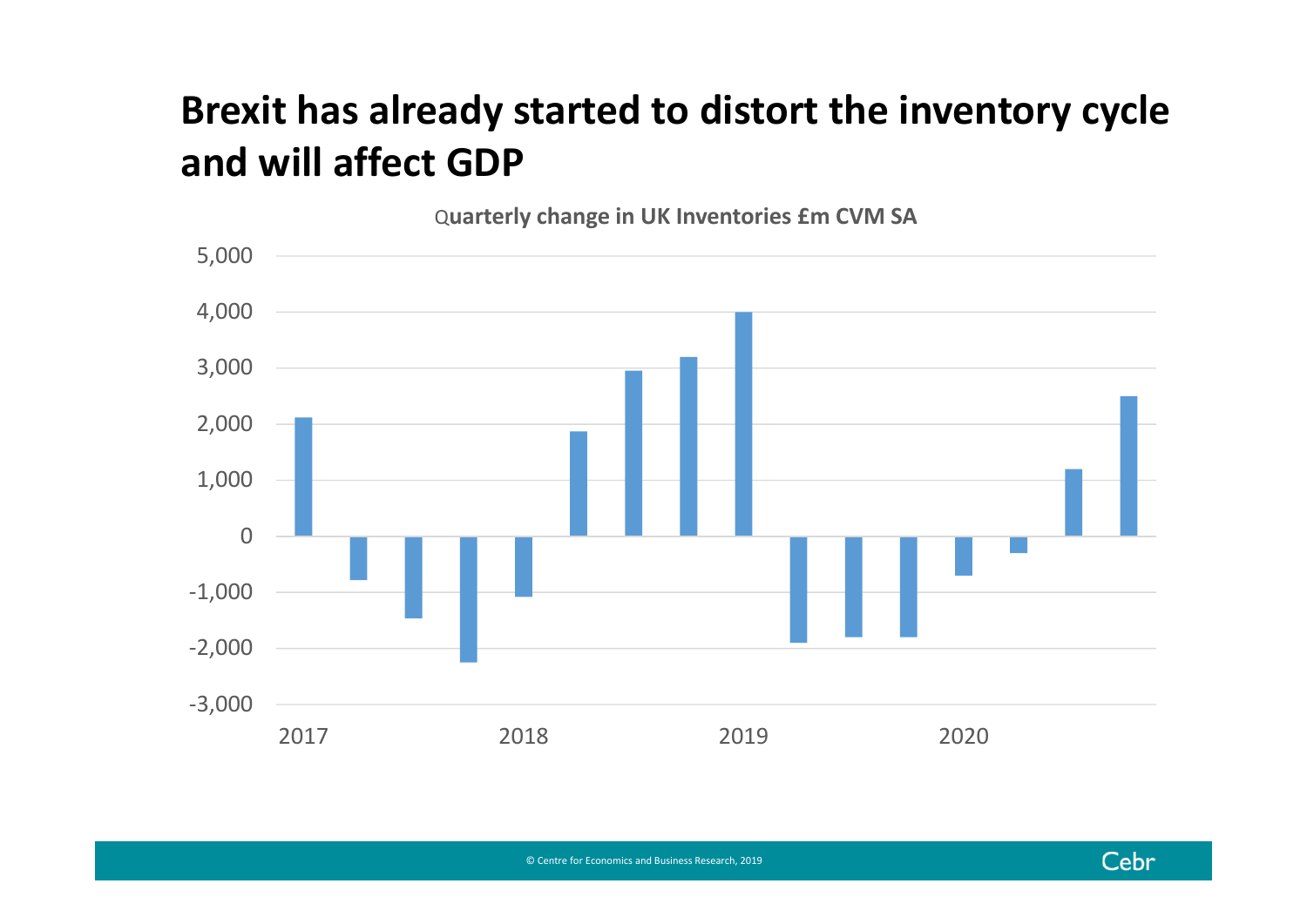# **Leading indicators show businesses reluctant to invest**

**Real business investment ‐ % change**



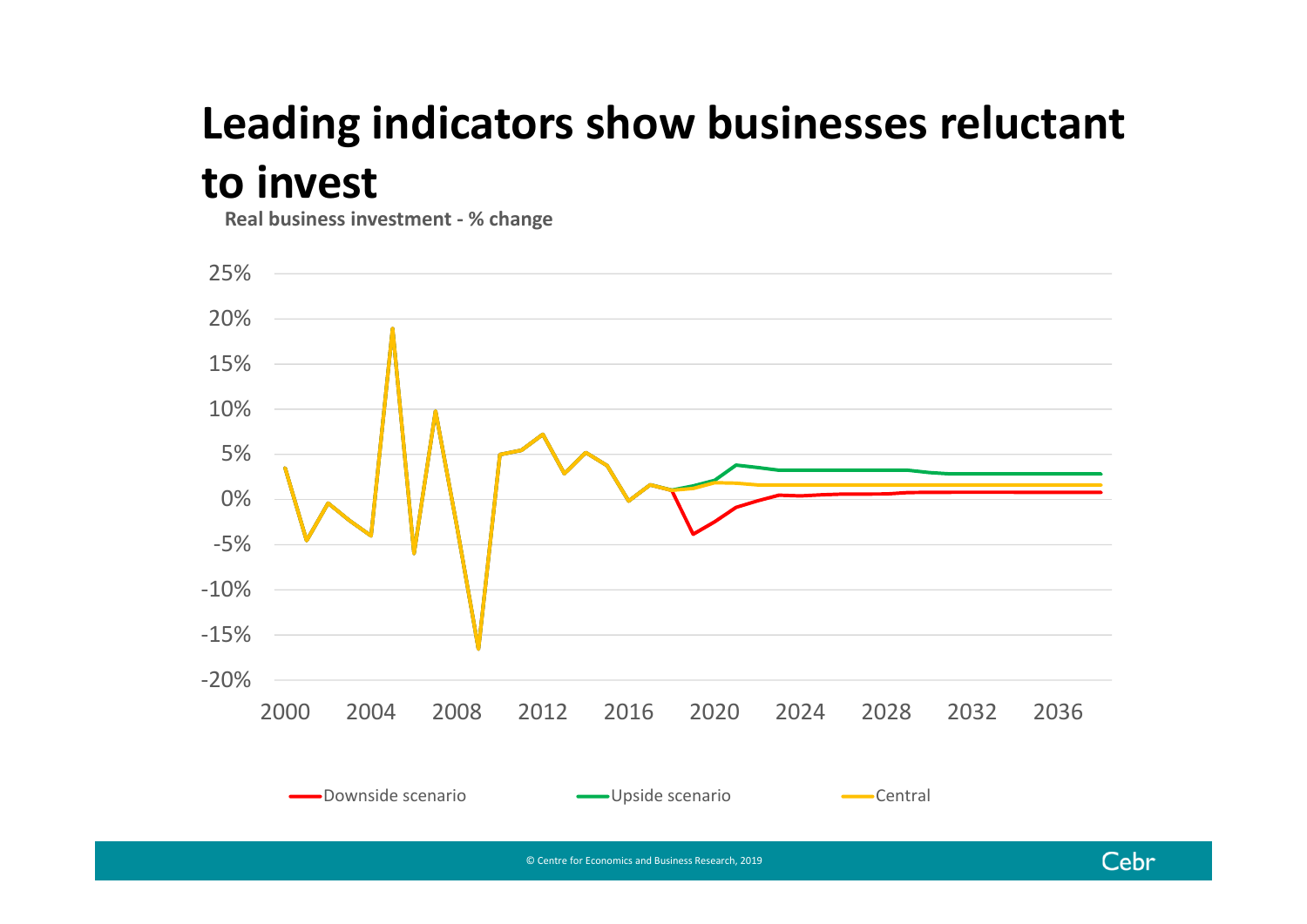# **UK faces <sup>a</sup> recession should the global picture and Brexit take a turn for the worse**

**GDP year‐on‐year growth, %**

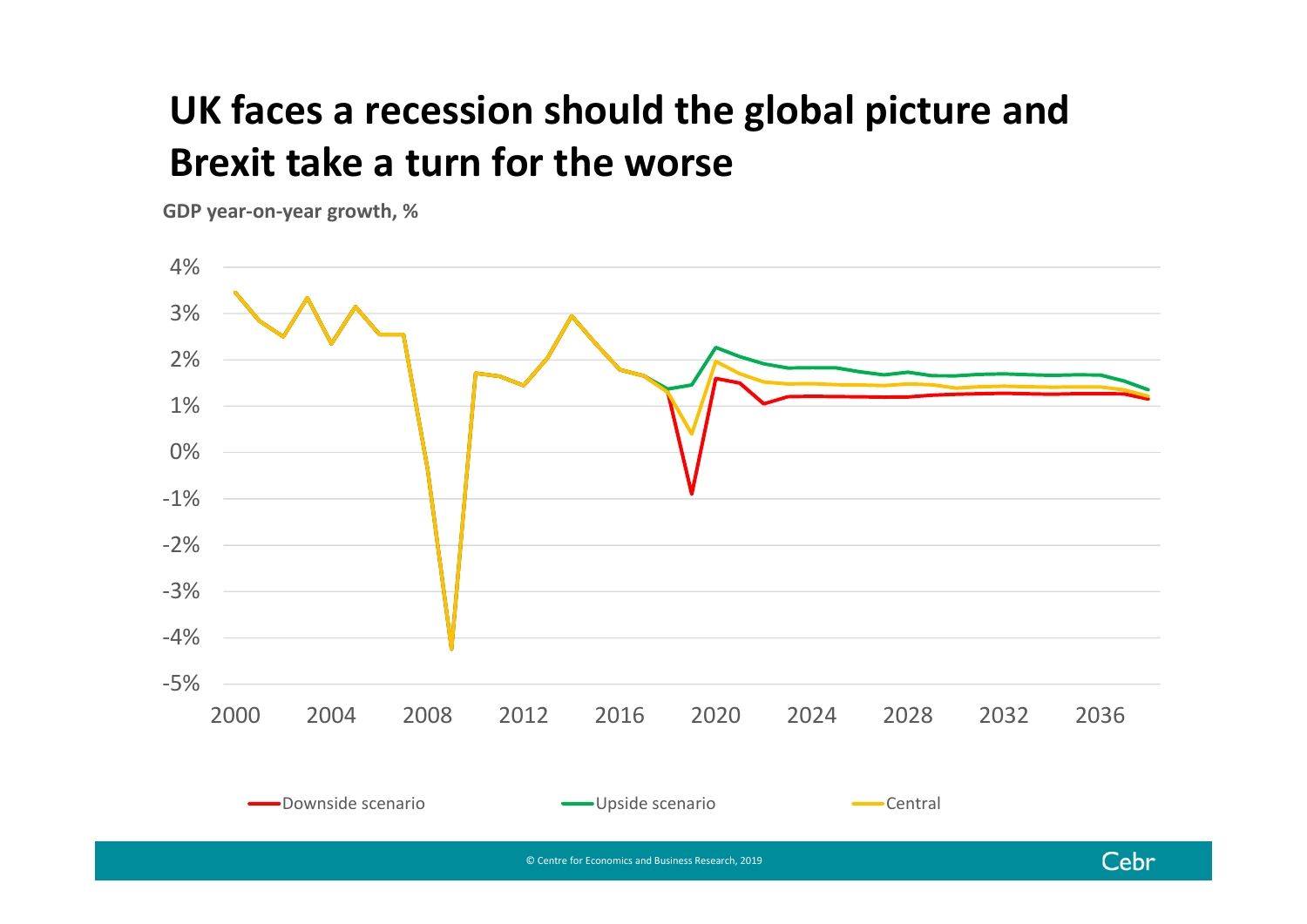**Brexit – what are the chances of possible outcomes?**

**Charles Grant's (Centre for European Reform) allocation of probabilities:**

| $2nd$ ref                 | <b>35%</b>                       |
|---------------------------|----------------------------------|
|                           | (50-50 chance of remain winning) |
| <b>Softer Brexit deal</b> | <b>35%</b>                       |
| <b>General election</b>   | <b>20%</b>                       |
| No deal                   | <b>10%</b>                       |



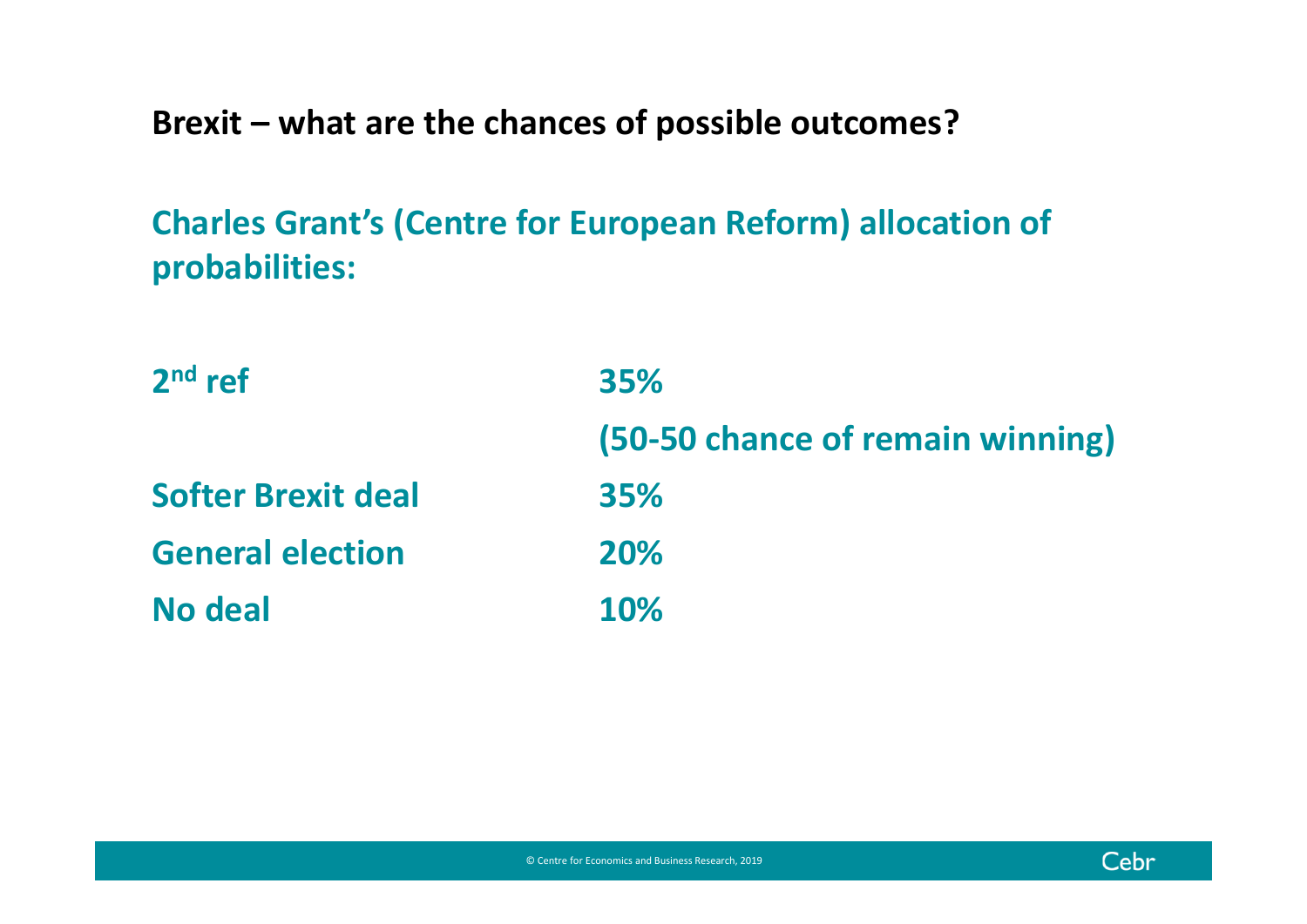**Implications of different Brexit outcomes**

**Remain – would still leave Brexit in play unless remain won <sup>a</sup> second referendum by <sup>a</sup> seriously large majority so would inhibit investment and keep pound weak. But initial effect would be relief**

**No deal – highly disruptive and could make 2019 an 'awful' year but longer term will depend on efforts made to make the UK internationally attractive and competitive**

**Withdrawal agreement type deal (with adjustments) would probably do more for international confidence than Remain and might provide both <sup>a</sup> boost to investment and the £**

**BUT EU has structural issues which need to be dealt with AND the UK needs to address the excessively partisan politics that have emerged AND Corbyn is still an issue…**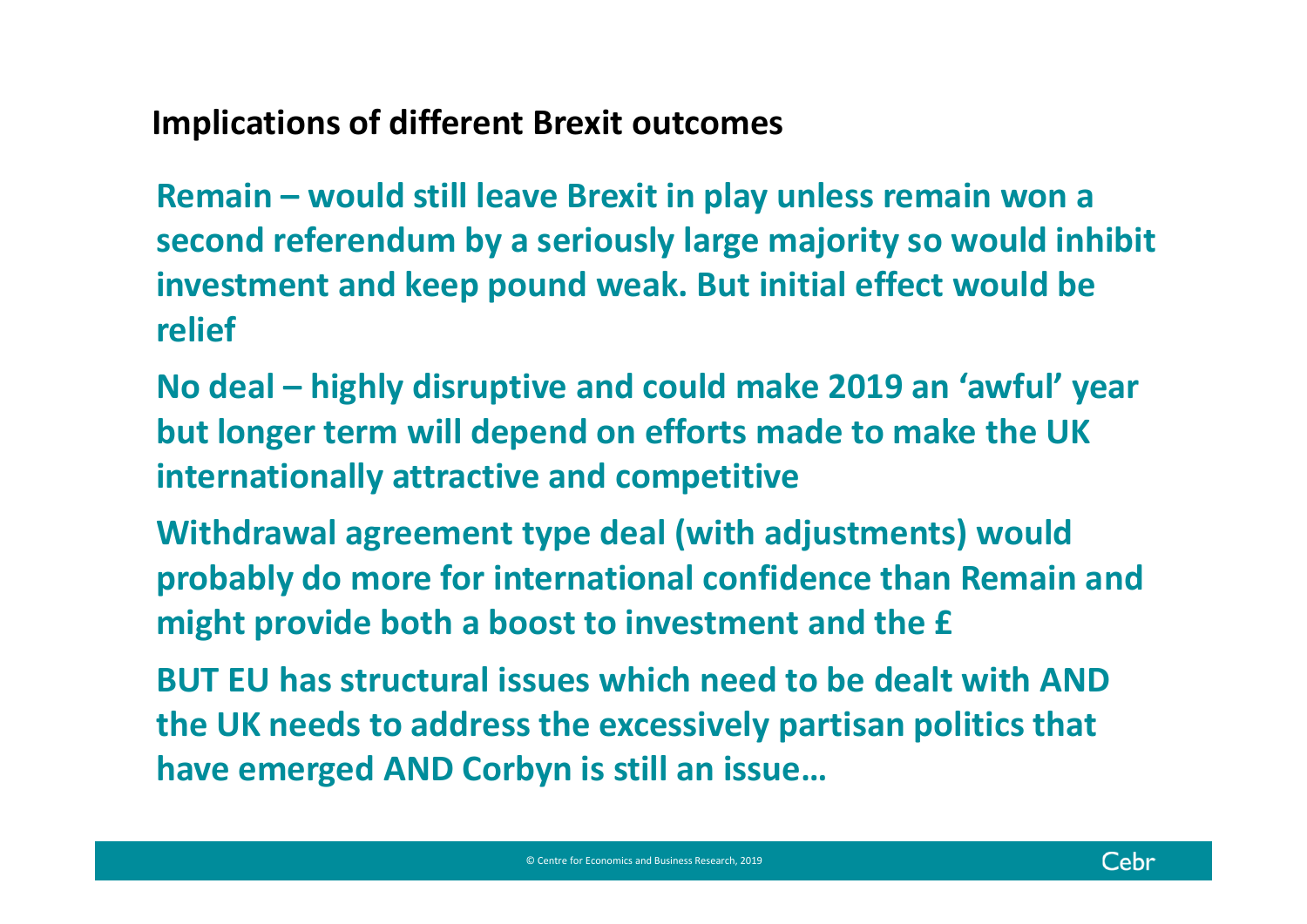

#### **PUBLISHEDIN NEW YORK 20 NOVEMBER 2018**

In this accessible and thought-provoking book, leading UK economist Douglas McWilliams challenges the claims of Thomas Piketty's bestselling Capital, arguing that economic inequality is driven not by a conspiracy of the rich, but by changes in technology and globalisation. Paradoxically, they are increasing inequality even as they reduce worldwide poverty. How can these seemingly contradictory conditions exist in parallel? What ultimately drives the global distribution of wealth? Drawing on the latest research, McWilliams investigates why wealth persistently remains in the hands of the one percent, and provides a comprehensive thesis as to why no economic system has yet superseded capitalism despite the challenges of ever more uneven income distribution. He warns of the coming wave of technological transformation - the `fourth industrial revolution' - which is set to create a scarcity of unskilled jobs and explains what governments can do to prepare for this. The Inequality Paradox is written for the general reader but professional economists/policymakers will discover a fresh and authoritative new voice entering the global discussion. It is essential reading for understanding the global economy and indispensable in preparing for the imminent economic challenges of our rapidly shifting world.

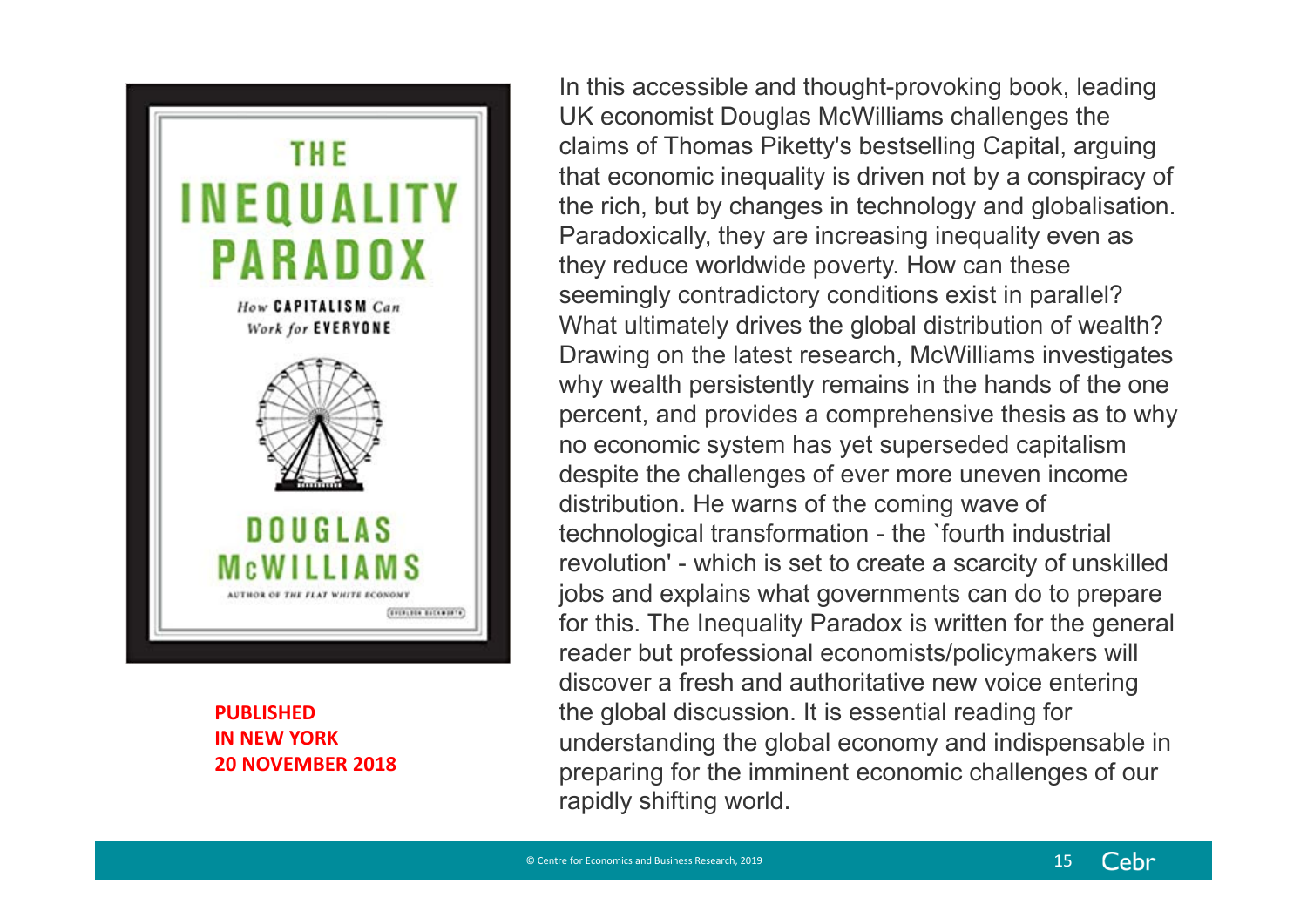### **Conclusions**

- • The global economy has slowed down. We think <sup>a</sup> recession can be avoided this time round but only because of aggressive fiscal action and an end to monetary tightening. In the short term growth will be sluggish
- • The UK economy would have faced <sup>a</sup> cyclical slowdown having reached full employment and with consumer credit cards maxed out. But Brexit has imposed <sup>a</sup> further curve on to this cycle on this by weakening the UK's international attractiveness, the £ and the flow of skilled migrants
- • Different forms of Brexit will have different effects. But the inventory distortion is now largely predetermined.
- • Until it is clear that <sup>a</sup> stable Brexit position is arranged, certain types of investors will be chary of investing in the UK
- $\bullet$  Globalisation and technology have widened the gaps between those who do well and those who don't. This has contributed to the toxicity of politics and could yet bring in <sup>a</sup> Corbyn government.